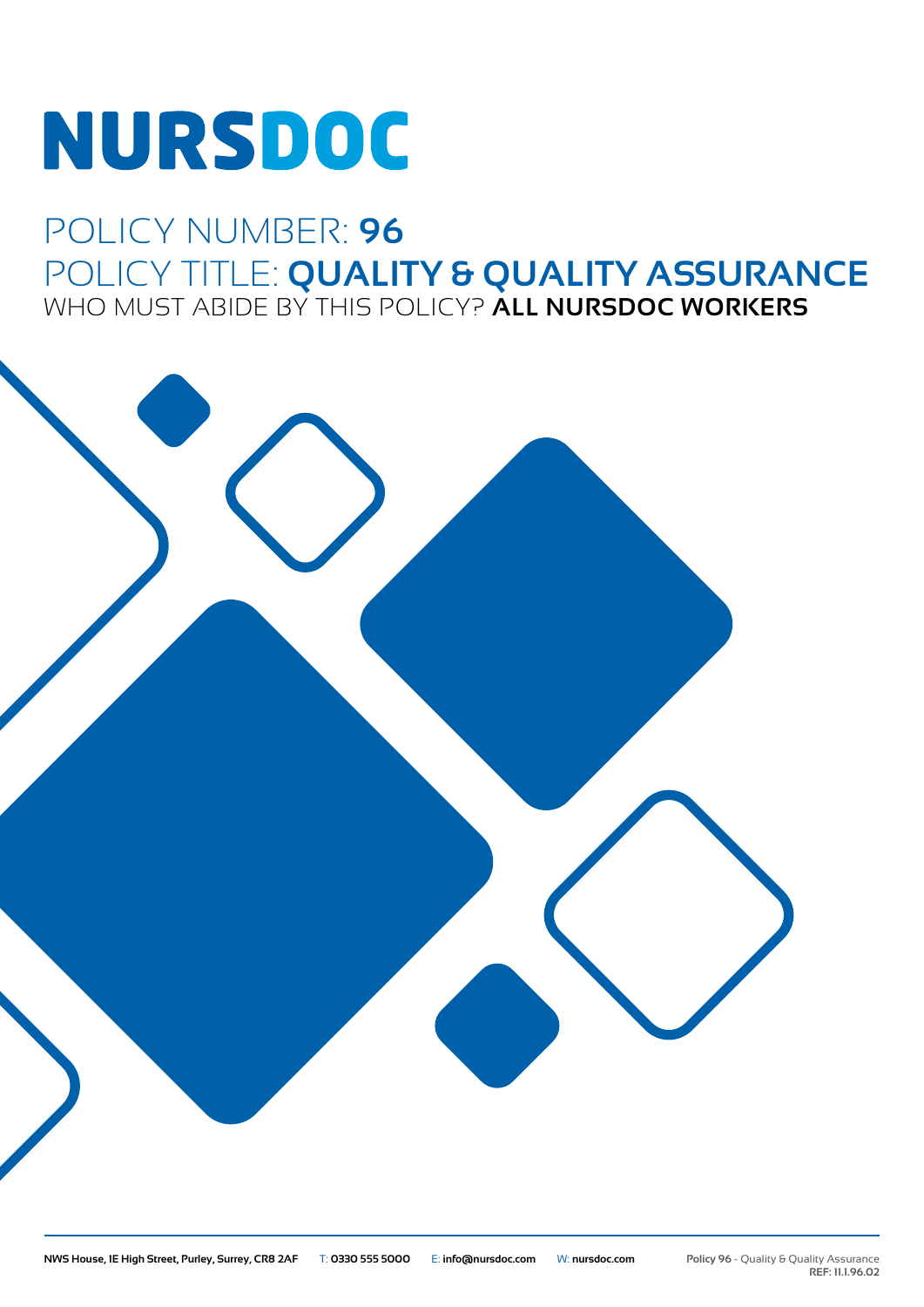### QUALITY AND QUALITY ASSURANCE

#### **SUMMARY**

This policy details the quality and quality assurance processes the service will adopt to maintain its standards and continual improvement.

#### **Relevant Legislation**

- The Care Act 2014 • The Health and Social Care Act 2008 (Regulated Activities) Regulations 2014
- Health and Social Care Act 2008 (Registration and Regulated Activities) (Amendment) Regulations 2015
- Health and Safety at Work etc. Act 1974
- Human Rights Act 1998
- Mental Capacity Act 2005
- Data Protection Act 2018

#### **UNDERPINNING KNOWLEDGE**

• Author: NICE, (2016), Home Care for Older People. [Online] Available from:

*www.nice.org.uk/guidance/qs123* [Accessed: 5/3/2020]

- Author: The Kings Fund, (2014), Managing Quality in Community Health Care Services. [Online] Available from: *www.kingsfund.org.uk/sites/default/files/field/field\_publication\_file/managing-qualityin-community-health-care-services.pdf* [Accessed: 5/3/2020]
- Author: Skills for Care, (2015), Effective Supervision in Adult Social Care Summary. [Online] Available from:

*www.skillsforcare.org.uk/Documents/Learning-and-development/Effective-supervision/ Effective-supervision-in-adult-social-care-Summary.pdf* [Accessed: 5/3/2020]

#### **EQUALITY IMPACT ASSESSMENT**

Equality analysis has been undertaken, this statement is a written record that demonstrates that we have shown due regard to the need to eliminate unlawful discrimination, advance equality of opportunity and foster good relations with respect to the characteristics protected by equality law.

#### **Purpose**

**1.1** To set out how Nursdoc intends to achieve continuous improvement in all services, reflecting national and local requirements as well as the priorities of Nursdoc.

**1.2** To ensure the consistent delivery of safe, effective care that results in a positive Service User experience.

To support Nursdoc in aligning practice to the CQC inspection framework.

| <b>CARING</b>     | C2: How does the service support people to<br>express their views and be actively involved<br>in making decisions about their care,<br>support and treatment as far as possible? |
|-------------------|----------------------------------------------------------------------------------------------------------------------------------------------------------------------------------|
| <b>RESPONSIVE</b> | R2: How are people's concerns and<br>complaints listened and responded to and<br>used to improve the quality of care?                                                            |
| <b>SAFE</b>       | S3: How does the service make sure that<br>there are sufficient numbers of suitable staff<br>to support people to stay safe and meet<br>their needs?                             |
| <b>WELL-LED</b>   | W2: Does the governance framework ensure<br>that responsibilities are clear and that<br>quality performance, risks and regulatory<br>requirements are understood and managed?    |

To meet the legal requirements of the regulated activities that Nursdoc is registered to provide:

- The Care Act 2014
- The Health and Social Care Act 2008 (Regulated Activities) Regulations 2014
- Health and Social Care Act 2008 (Registration and Regulated Activities) (Amendment) Regulations 2015
- Health and Safety at Work etc. Act 1974
- Human Rights Act 1998
- Mental Capacity Act 2005
- Data Protection Act 2018

#### **SCOPE**

#### **The following roles may be affected by this policy:**

- Permanent staff, temporary workers
- Service Users
- Family • Advocates
- Commissioners
- External health professionals
- Local Authorities
- NHS

#### **Objectives**

To confirm the commitment of Nursdoc to quality and ensuring that robust governance processes exist, which meet the needs of its Service Users, its employees, temporary workers, the Care Quality Commission and other key stakeholders.

To demonstrate that the provision of evidence-based best practice underpins all activity within Nursdoc and its processes are benchmarked against NICE guidelines and other best practice guidance.

#### **POLICY**

The aim of Nursdoc is to deliver safe, caring, efficient and highquality Care services which fully integrate quality, performance and governance as detailed in its vision and values.

Nursdoc will ensure that there is effective governance in place, including assurance and auditing systems and processes. These will assess, monitor and drive improvement in the quality and safety of the services provided, including the quality of the experience for Service Users. The systems and processes will also assess, monitor and mitigate any risks relating to the health, safety and welfare of Service Users and others.

Nursdoc is committed to ensuring that it continually evaluates and seeks to improve its governance and auditing practice.

Nursdoc recognises that a quality service is one that takes account of the needs and circumstances of each Service User. A quality service ensures that Care services are accessible, appropriate, safe and effective for all including protected characteristic groups. We also believe that workplaces must be free from discrimination so that staff and temporary workers can thrive and deliver excellence.

Nursdoc will anticipate and be responsive to the changing needs of our diverse Service Users and the changing needs within their local community. We are committed to providing the best possible Service User Care and value the professionalism of our staff and temporary workers.

Nursdoc will ensure that necessary resources are available to monitor key performance indicators. This data will be used to inform management decisions which support the delivery of quality services, ongoing quality improvement and business planning decisions.

#### **Within Nursdoc, key individuals with the appropriate skills, experience, and knowledge will be identified to have responsibility for the following:**

- Implementation of quality procedures and systems.
- Meeting legal, regulatory and contractual compliance.
- Auditing of the service.
- Collation of data and information to monitor performance against agreed quality standards.
- Listening and responding to Service User concerns, feedback and views.
- Listening and responding to concerns raised by Nursdoc staff, temporary workers, and other key stakeholders.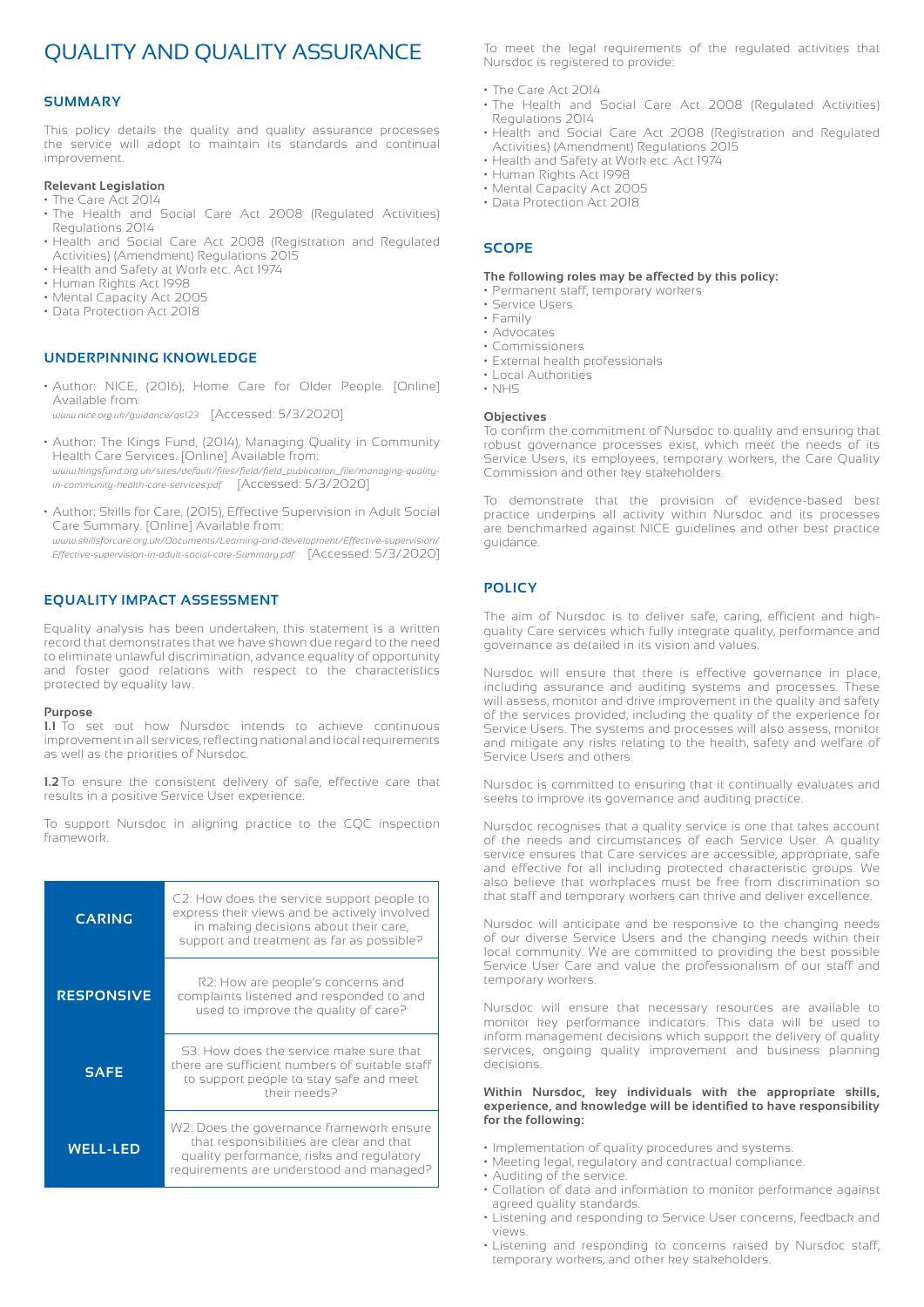#### **The Registered Manager has overall responsibility for:**

- Ensuring there is ongoing compliance with regulatory and contractual requirements.
- Ensuring compliance with policies and procedures.
- Ensuring there are sufficient numbers of staff and temporary workers with suitable skills, experience and knowledge to deliver safe Care and maintain a high-quality service.
- Reviewing and learning from accidents, incidents (including safeguarding), complaints and sharing this learning with staff.
- Seeking feedback from Service Users and stakeholders.
- Acting on results of audits and reviews of the service.
- Developing systems to achieve continuous improvement.
- Collation, reporting and using data to inform stakeholders of the quality of the service.
- Promoting a supportive, transparent culture where Nursdoc can learn from any mistakes.
- Collaborative working with commissioners, Local Authorities and Clinical Commissioning Groups (CCGs).

#### **PROCEDURE**

#### **Nursdoc Quality Framework**

Nursdoc will embed a quality framework that includes:

- Clearly defined quality objectives that are specific, measurable, achievable and time-sensitive.
- Ensuring a person-centred approach to the Care of each Service User.
- Enabling the Service Users we Care for to set their personal objectives and involving them in the review process.
- Setting targets that are focused on meeting the needs of our Service Users, our business and other stakeholders.
- An organisational structure that identifies who provides vision and direction within Nursdoc.
- An implemented, up-to-date suite of policies and procedures that are evidence-based, reflect best practice and the needs of Nursdoc, and dovetail with any contractual requirements. Regular audit cycles in place to ensure compliance.
- A robust **Business Plan** that details the **strategic priorities** for the next five years.
- Personal development plans, supervision, and appraisal systems for staff and temporary workers to ensure that they have the relevant skills, knowledge and expertise.
- The use of effective communication tools to minimise any internal or external communication barriers.
- An active internal and external audit process with outcomes feeding back into the quality cycle.
- An infrastructure and resources that can support delivery.
- The building of positive relationships with partners and others working in the sector to enable multi-agency working, pooling expertise and resources and working in partnership for the best interest of Service Users.
- A means of evaluating all activity on a continuous basis and using feedback gained to inform the development of services.

#### **SERVICE USERS**

- Nursdoc will ensure that the principles of privacy, dignity and respect underpin all care delivery. Service Users are at the heart of any Care Planning and (with their consent) family or someone who can advocate on their behalf will be involved.
- All Service Users have a person-centred Care Plan that meets their needs, expectations and wishes, created (where possible) before their Care starts.
- Care Plans will be reviewed within 6 weeks of Care starting, and at least once a year.
- Nursdoc must ensure that risk assessments and Care Plans are reviewed when needs change, when there is an incident, concern or near miss, within 6 weeks of Care commencing and at least annually.
- Nursdoc will ensure that Service Users know how to raise concerns, share their views and how to get involved with shaping service delivery.
- Nursdoc must audit the consistency and reliability of Care and take remedial action where required.
- Nursdoc must ensure that principles of privacy, dignity and respect underpin all Care delivery, and this will be audited.

#### **Staff and Temporary Workers**

- Recruitment ensures that the right people are recruited for the right job.
- Recruitment ensures that all pre-employment checks are undertaken and documents are held in line with Data Protection requirements.

• Nursdoc ensures that all staff have regular supervision. New staff will undergo supervision more frequently and where concerns arise about any member of staff, supervision frequency will increase

#### **CULTURE**

The Registered Manager will promote a culture that is open, honest, transparent, safe and caring. The Registered Manager will ensure that:

- Staff are given the opportunity to take part in surveys that are anonymised, collated and used to determine levels of engagement, motivation, commitment and empowerment.
- Processes support a person-centred, 'fair blame' culture that actively encourages Service Users, their family or Care Workers to report their concerns.
- Whistle-blowing and Safeguarding Policies and Procedures are widely publicised and complement the Local Authorities, CCG's and other service users procedures.
- A learning culture is promoted, with audit and investigation outcomes being disseminated to staff, so that lessons can be learnt and measures put in place to ensure that practice is adjusted to minimise the risk of recurrence.
- Any audits that result in identified actions will be implemented in a timely, supportive manner.

#### **Policies and Procedures**

- Staff and temporary workers can access policies and procedures from their managers, and from the company website.
- Policies and procedures are reviewed annually, with a 6 monthly check for updated legislation, policies are circulated to staff and temporary workers, changes are cascaded.

#### **TRAINING**

- Training and Development is given high priority for all staff and temporary workers within Nursdoc, to ensure a knowledgeable and competent workforce.
- An environment of continuous learning enables the development and review of practice and systems in the light of research, good practice and evidence-based care.
- Training is reviewed as part of root cause analysis and lessons learnt when things go wrong and mechanisms put in place to ensure any gaps in training are closed.

#### **AUDIT**

The Registered Manager or delegated other will undertake monthly quality control audits and reviews of their service as dictated by the quality framework. These service reviews will include the following umbrella terms:

- Financial transactions
- Health and safety
- Accidents and incidents
- Safeguarding
- Compliments, concerns, and complaints
- Service User and staff feedback
- Infection control
- Care and safety performance, e.g. Care documentation, medicine management, nutrition, skin integrity
- Home visit spot checks
- Thematic audits and national audits will also be used to provide focused reviews of quality Results will be analysed and used to:
	- Develop action plans to improve practice
	- Inform quality initiatives and review of Nursdoc strategy.
	- Inform supervisions, training and performance management where necessary.

This does not replace any additional, more frequent quality assurance checks that are completed as locally agreed by Nursdoc.

#### **CORPORATE SOCIAL RESPONSIBILITY**

Nursdoc is a socially responsible business and we recognise the active role we can play in helping to build happier and healthier communities by:

• Ensuring ethical purchasing with due diligence carried out on our supply chains.